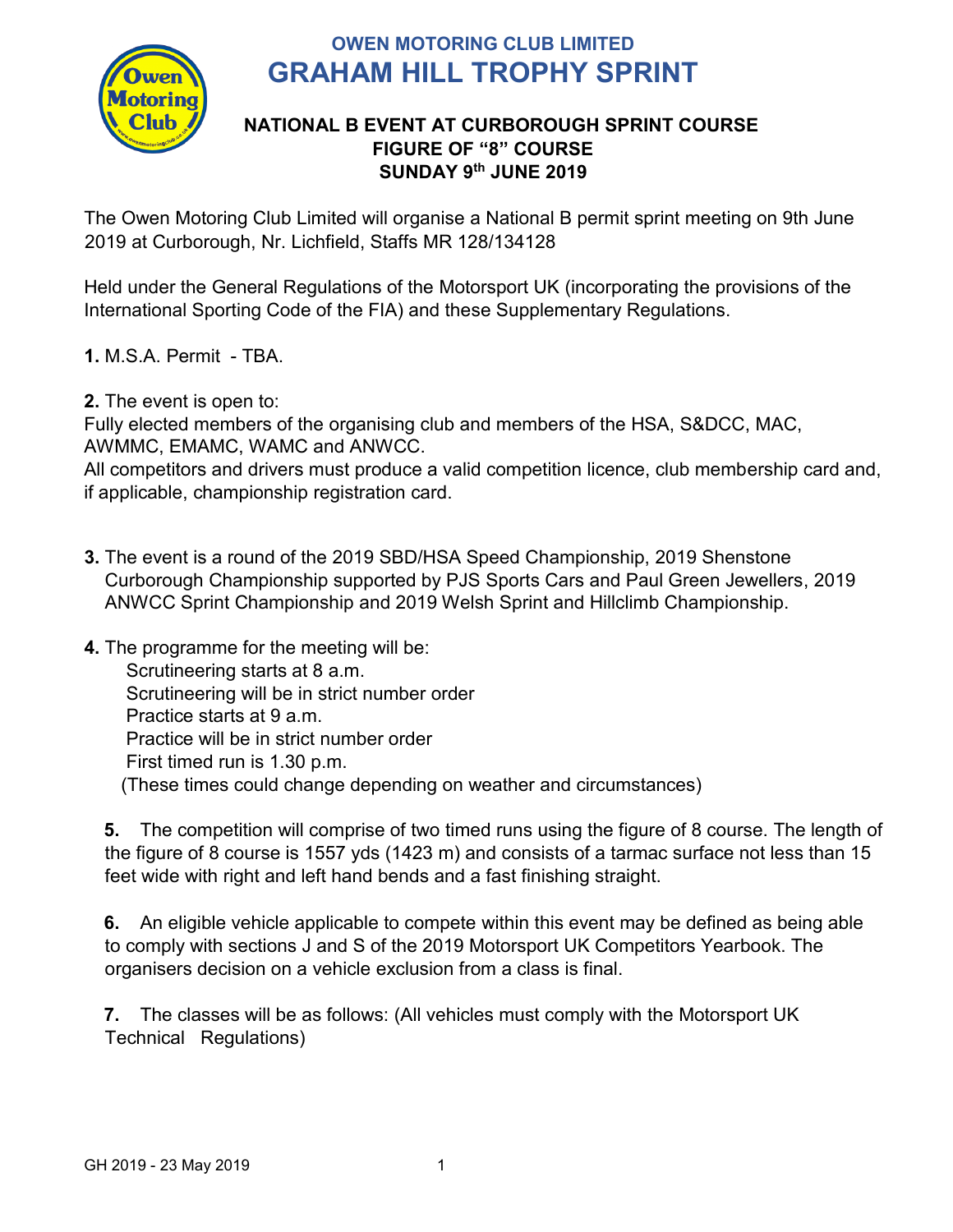# **ROAD GOING PRODUCTION CARS** Motorsport UK Technical regs S11

Cars must compete in the event in a road legal condition. You must be able to produce proof of current Road Tax, Insurance and MOT Certificate (where applicable) at scrutineering. Proof of road tax will be via Taxation receipt or a vehicle enquiry printout using the DVLA enquiry website [\(www.vehicleenquiry.service.gov.uk\)](http://www.vehicleenquiry.service.gov.uk/).

You must provide the vehicle's registration number on the entry form

#### **CLASS S - STANDARD PRODUCTION CARS S.11.9**

**Class SA** – Up to 1400 cc. **Class SB** – 1400cc to 1700 cc **Class SC** – 1701cc to 2000cc

Standard Production cars are defined in the 2019 Motorsport UK Technical Regulations section S11.9 and to the accompanying Standard Car regulations, with the following amendments. Cars must be driven to the event unless by prior agreement with the organisers.

Note: 11.9.1.1 states a production run of 5000 per annum, therefore Kit cars, performance enhanced limited edition production cars, low volume road cars, special imports, space framed and non-ferrous chassis construction cars are not permitted in these classes and will be placed in other classes as appropriate. Also note 2-wheel drive cars are only permitted in these classes.

**Class SD** (Section S11) – 2001cc and over

Cars running in class SD are defined as Series Production Cars which must be driven to the event unless by prior agreement by the organisers.

**NO MODIFICATIONS** are permitted which are likely to improve the performance and handling of the vehicle with the following exceptions,

Uprated dampers may be fitted but production ride height must be maintained.

The intake and exhaust systems must remain as production or OEM pattern including a catalyst if originally fitted.

In the interests of safety, the front seats may be replaced by fully trimmed competition versions. No other modifications except the fitting of a roll cage and competition seat belt harness.

Standard wheel width and diameter must be used, and tyres must be defined in the 2019 Motorsport UK Technical Regulations List 1A.

Kit cars, performance enhanced limited-edition production cars, low volume road cars, special imports, space framed and non-ferrous chassis construction cars, and any 4x4 vehicles are not permitted in this class and will be placed in other classes as appropriate.

#### **CLASS 1 MODIFIED ROAD-GOING SALOON & SPORTS CARS** (excluding Kit, Replica,

Space framed, and non-ferrous chassis construction cars).

**Class 1A** Up to 1400cc. **Class 1B** 1401cc up to 2000cc. **Class 1C** 2001cc and over. Classes 1A, 1B and 1C tyres must conform to **List 1A** of the Motorsport UK Technical Regulations 2019.

**Class 1D** Up to 1400cc. **Class 1E** 1401cc up to 2000cc. **Class 1F** 2001cc and over.

GH 2019 - 23 May 2019 2019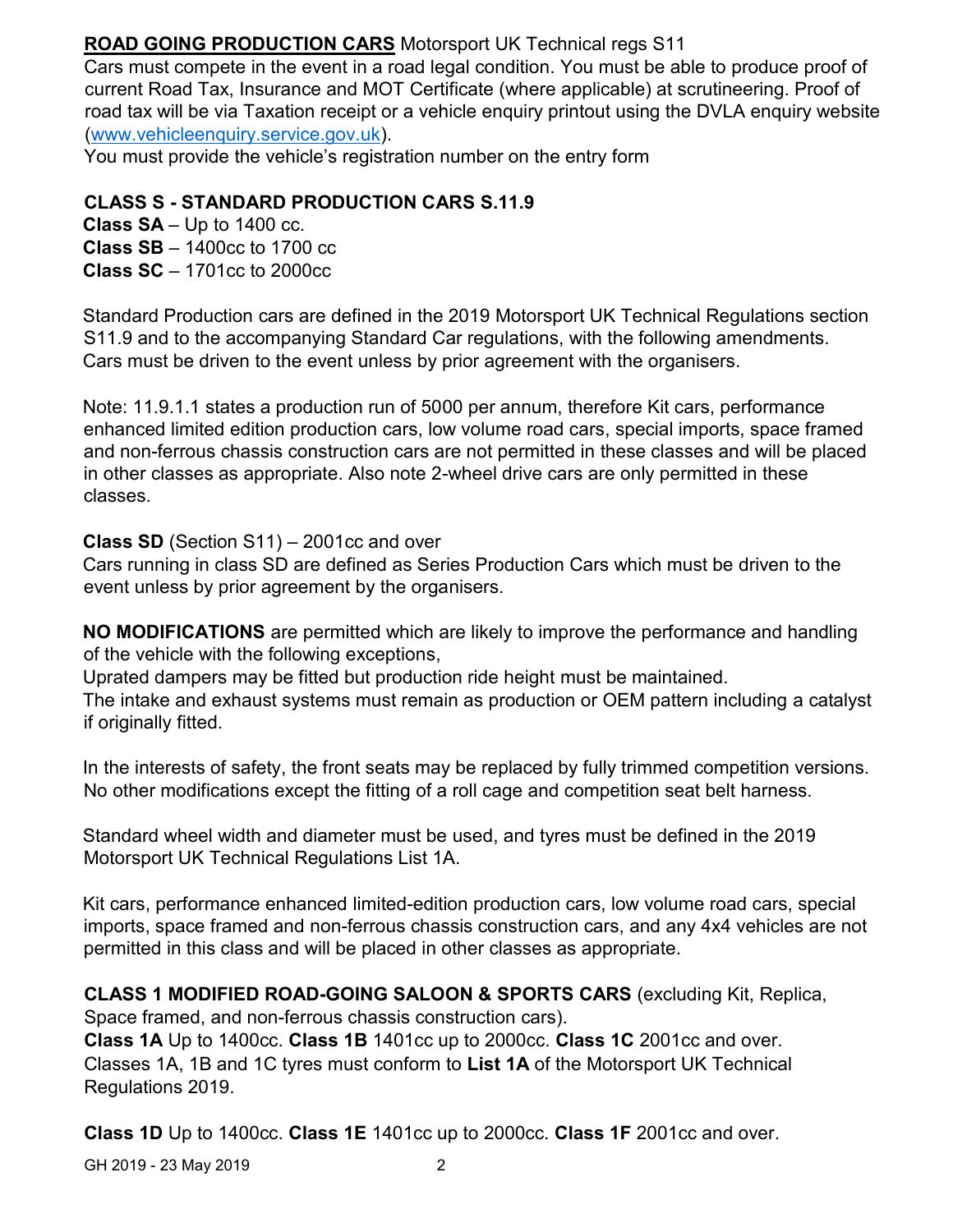Classes 1D, 1e and 1F tyres must conform to **List 1B** of the Motorsport UK Technical Regulations 2019

# **CLASS 2 ROAD-GOING Kit, Replica, and Space framed cars**

**Class 2A** Up to 1700cc **Class 2B** 1701cc and over.

In classes 2A and 2B only, tyres must conform to List 1A or 1B of the Motorsport UK Technical regulations 2019 and be of radial type construction.

Cars running in the Road Modified must conform to the regulations for road going series production cars defined in the 2019 Motorsport UK Technical Regulations section S11 with the following amendments:

- Internal engine and gear ratio modifications are free.
- Carbon brakes are not permitted. Manufacturers fitment ABS systems may be removed.
- Suspension pick up points and damper location must remain standard.
- Anti-roll bars may be uprated.
- The bonnet and boot lid may be replaced by versions in other materials, but all other bodywork must be of the original material. Wheel arch extensions are permitted but the original wheel arch may not be modified.
- In class 2A and 2B the air intake filter may protrude beyond the silhouette of the car.

In the event of an unresolved eligibility problem, the driver of a car may be asked to produce a manufacturer's catalogue within 4 weeks of the event in question to substantiate any query and allow championship points to stand.

Exhaust systems must be fitted with catalytic converters if the vehicle requires one to be able to obtain an MOT for its year of production.

# **CLASS 2L ROAD GOING LOTUS CARS UP TO 2200cc AND VAUXHALL VX220 & OPEL SPEEDSTERS**

Cars with engine types fitted as original equipment by the vehicle manufacturer Cars running in this class must be based on a production car, taxed, MOT'd (if applicable) and insured (documents available for inspection). Modifications are permitted to enhance the performance but the cars must remain in road legal form at all times. They must be silenced to max noise level of 105 DBA when measured at 0.5m from the tailpipe at 45-degree angle at 2/3 max revs. The tyres must conform to list 1A or 1B of the Motorsport UK Technical Regulations 2019 or fitted by the manufacturer as production equipment. In the event of an unresolved eligibility problem the driver of the car may be asked to produce a manufacturer's catalogue within four weeks of the event in question to substantiate any queried specification.

**Class 2LA** – Up to 2200cc **Class 2LB** – Over 2201cc

ALL CARS RUNNING IN THE ABOVE CLASSES MUST REMAIN IN ROAD LEGAL FORM AT ALL TIMES AND PROVIDE PROOF OF DOCUMENTATION WHEN REQUESTED.

**RALLY CARS**: Section R and Section S10.10.6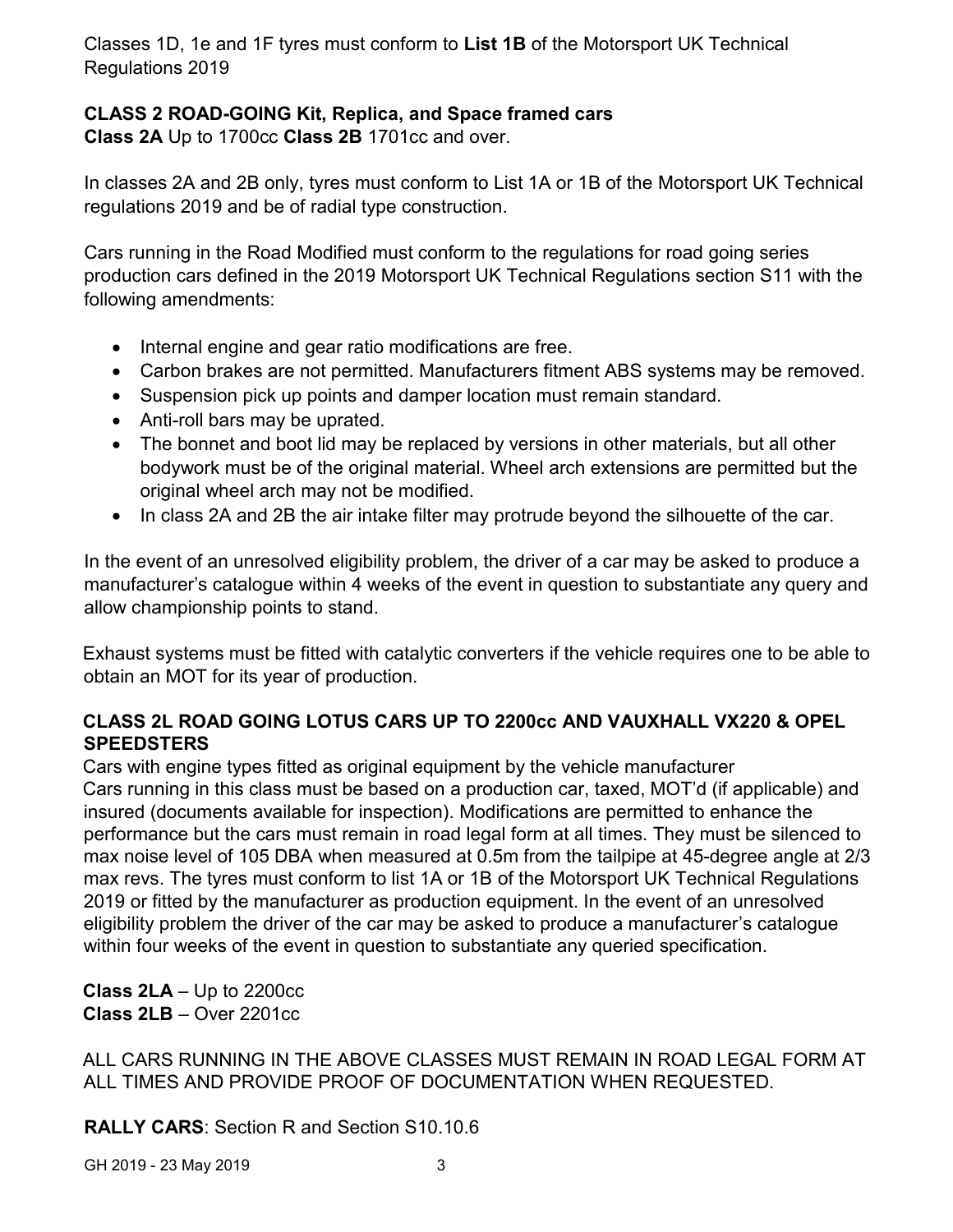# **Class R2** -Two Wheel Drive Cars

**Class R4** - Four Wheel Drive Cars

All cars in class R must comply with 2019 Motorsport UK Yearbook technical regulations R 46 for rally cars.

#### **CLASS 3 MODIFIED PRODUCTION CARS:** Motorsport UK Technical Regs S12

Modified Production Cars (excluding Kit, Replica and Space framed and non-ferrous chassis construction)

**Class 3A** Up to 1400cc

**Class 3B** 1401cc to 2000cc

**Class 3C** 2001cc and over

# **CLASS 4 MODIFIED Kit, Replica and Space framed cars.**

**Class 4A** up to 1800cc

**Class 4B** over 1800cc

#### **CLASS 6 SPORTS LIBRE AND HILLCLIMB SUPER CARS:** Section S13 and S14

**Class 6A** Sports Libre Cars up to 1700cc .

**Class 6B** Sports Libre Cars over 1700cc.

# **CLASS 7 RACING CARS:** Section S15

- **Class 7A** Up to 600cc
- **Class 7B** 601cc up to 1100cc
- **Class 7C** Formula Ford 1600 Kent engined Racing Cars
- **Class 7D** Racing cars 1101cc to 1600cc

**Class 7E** - 1601cc to 2000cc

**Class 7F** - 2001cc and over

For all cars running in class 7C (as per Motorsport UK regulations) tyres must be Avon ACB10. (Cars manufactured before December 1971 may use ACB9).

**CLASS 8 PERIOD DEFINED VEHICLES**. Vehicles registered before 31.12.1983)

Motorsport UK FHR regulation applies to registered vehicles from 1977 to 1983

**8A** - Road Going Production Cars

**8B** - Racing Cars

All cars in class 8 must comply with Motorsport UK Yearbook definition of Period Defined Vehicles. Cars registered from 1962 up to 31.12.83 will be permitted in class 8A and must comply with S10.10.1

All cars in class 8B must comply with S10.10.3, 10.10.4, 10.10.5, 10.10.6 or 10.10.7. Cars entered in 8A will not be allowed to run tyres on list 1B of the 2017 Motorsport UK Technical Regulations. Cars in 8A may not replace glass with other materials.

All cars must comply with the Motorsport UK Regulations regarding silencing for Sprints and Hill Climbs unless specifically limited above.

Equivalence factors are as per Section S10 with the addition of forced induction engine x 1.4.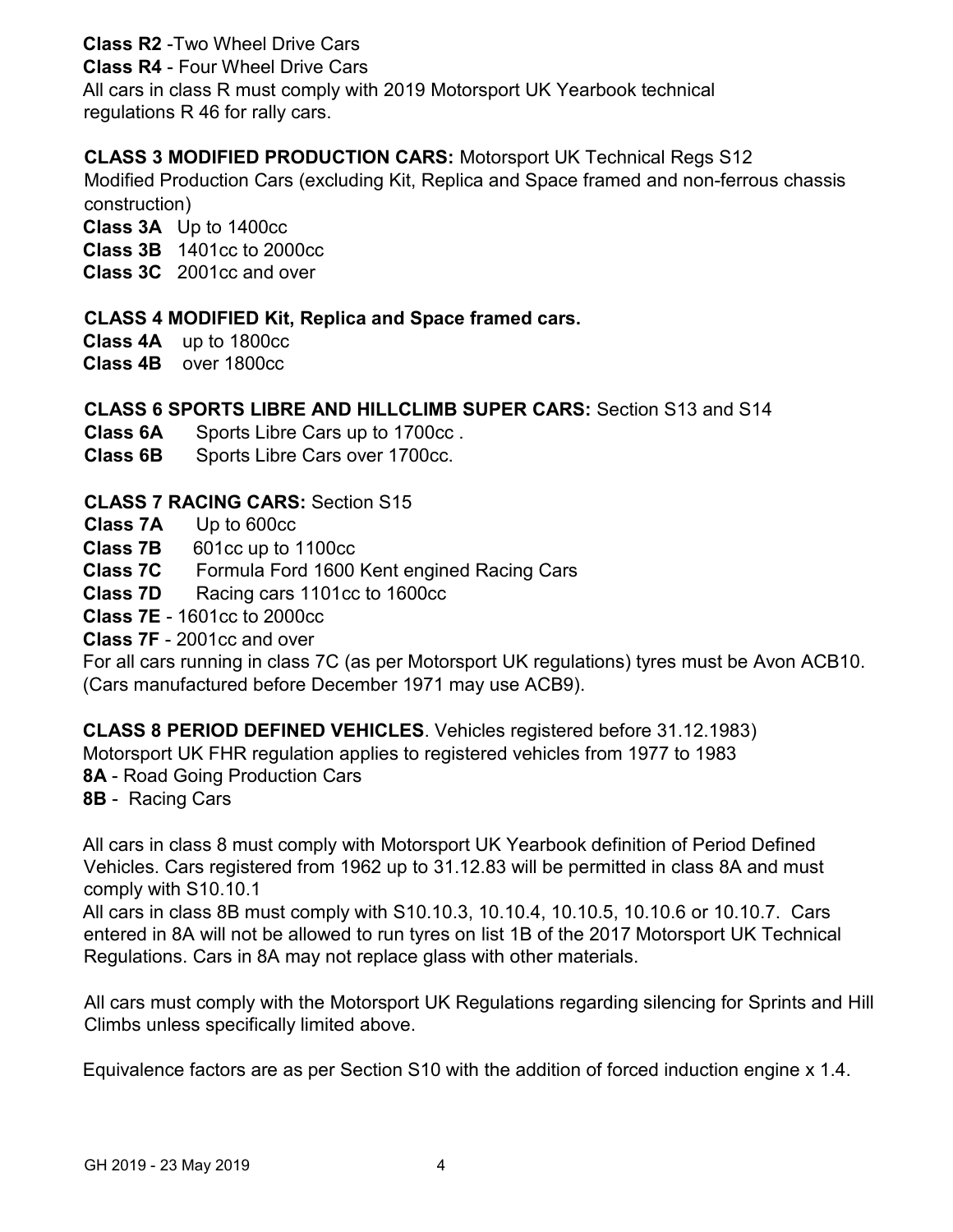All classes will comply with Sections S and K of the 2019 Motorsport UK Competitors Yearbook and individual class regulations as detailed above.

IMPORTANT. All cars competing in Hillclimbs or Sprints must have a valid Motorsport UK logbook unless the car is currently licenced for the road and competing on the event in a road legal condition.

NOTE: Scrutineers and Championship officials reserve the right to check all road going competition vehicles taxation status via the DVLA website to ensure compliance with championship regulations. It is the competitor's responsibility to ensure that all data held by the DVLA is accurate for the vehicle being entered in competition

- **8.** Awards will be presented as follows:
- Graham Hill Trophy plus £100 Fastest time of day
- Graham Hill Cup FTD by OMC member
- First in each class (subject to a minimum of 3 starters).
- Second in each class (subject to a minimum of 6 starters)
- Third in each class (subject to a minimum of 8 starters)

NOTE: Awards (a) and (b) will be held for 11 months from the date of the event.

The maximum entry for the meeting 70 plus 5 reserves and the minimum are 40. Should the minimum figure not be reached the organisers have the right to cancel the meeting or amalgamate classes as necessary.

**9.**The entry list opens on the publication of the regulations and closes finally on Monday 3rd June 2019. The entry fee is £85. OMC members £75.

**10.**The Entries Secretary of the meeting to whom entries must be sent is:

Lynn Whittick – 4 Barley Orchard, Gnosall, Stafford, ST20 0QT Tel No, 01785 823466, (no calls after 9pm please)

IF POSSIBLE PLEASE ENTER ONLINE AT http:/owenmotoringclub.co.uk No need to send a paper form. Your entry will be reserved and confirmed when payment has been made.

Payment of £85 (OMC members £75) can be made by bank transfer.

Lloyds Bank Account – Owen Motoring Club. Sort code – 30 90 82. Account No 13225768 Ref GH2019 + your name.

Or by cheque with competitors name(s) on the back if it differs from the front of the cheque (eg. Company cheque or multiple entry) made payable to Owen Motoring Club Ltd.

**11.** The other officials are:

Motorsport UK Steward TBA Clerk of the Course **David Pattison** Secretary **Bob Cotterell Entries Secretary Lynn Whittick** 

GH 2019 - 23 May 2019 **5**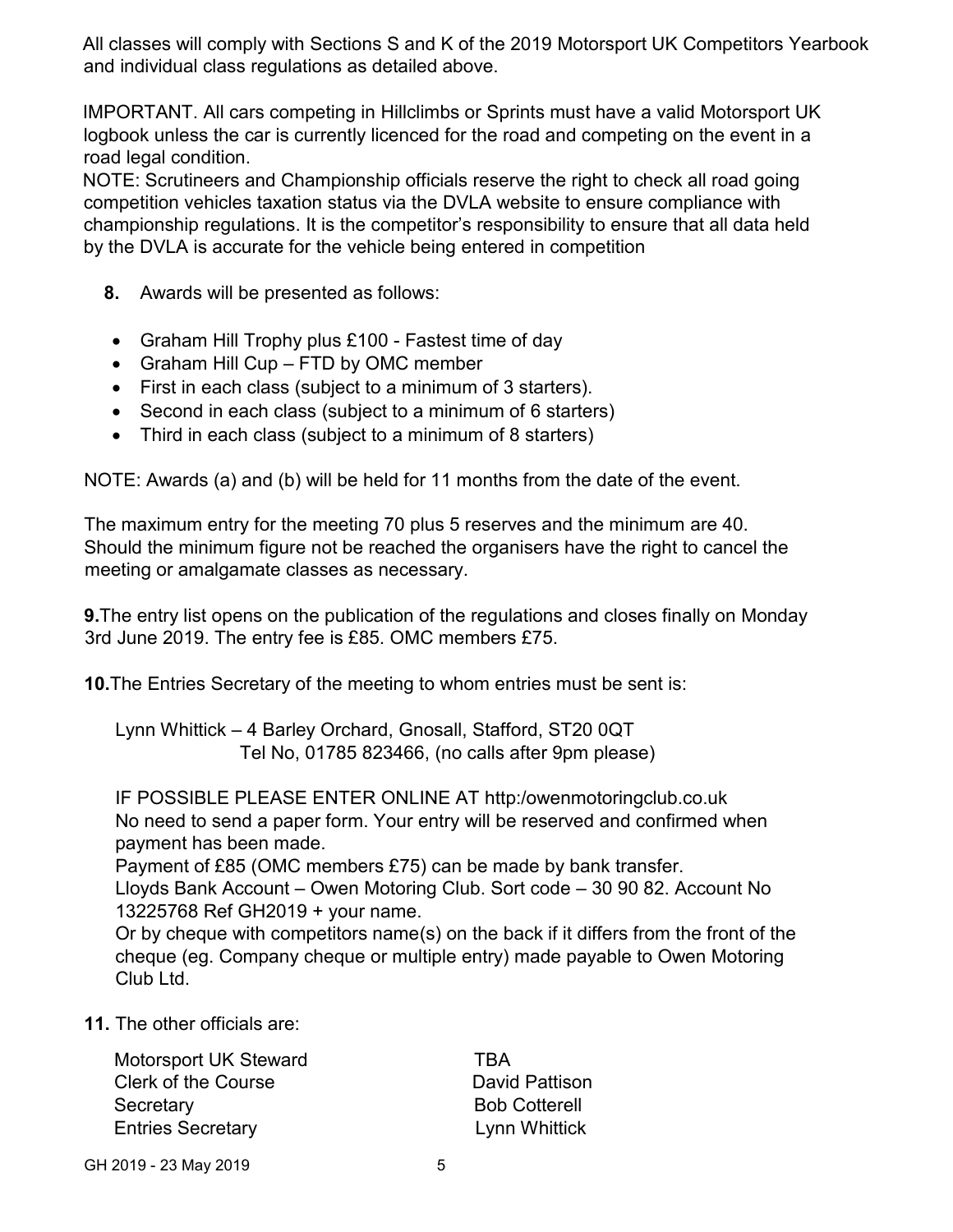Club Stewards TBA Chief Medical Officer **TBA** Motorsport UK Timekeeper Vaughan Allcock Rescue Unit **Cam Rescue** Breakdown Vehicle **Crossrigg Recovery** 

Motorsport UK Scrutineers Steve Gregory & Andy Benfield

**12.** Provisional results will be published as soon as possible after each class or at the end of the meeting

**13.** Protests should be made in accordance with section C5.1 & 5.2 of the Motorsport UK 2019 Competitors Yearbook.

**14.** Starting order will be determined by the organisers. Cars will start singly. The starting signal will be a green light S3.1 and the driver may start in his own time. The electronic timing apparatus is activated by the vehicles breaking the light beam. The finish line will be indicated by chequered boards and a white line. Competitors are reminded that a timing strut in accordance with S.10.9 is required.

**15.** Competitors will have the opportunity of two practice runs. Competitors wishing to walk the course must do so by 8.45 am

**16.** Competitors will be identified by competition numbers as defined in the Motorsport UK technical regulations S9.2.5, which **WILL NOT** be provided by the organisers.

**17.** Marking and penalties will be as follows:

All four wheels across the white line at the edges of the track - NO TIME. There will be a penalty of 0.5secs if on any lap of any run they touch the marker on the apex of the first left hand bend (opposite the flag pole) and one turning left from the straight into the cross over for the first time.

**18.**All other SSR's of the Motorsport UK apply as written except for the following which are modified:

• S.S.R. Paragraph S9 5.1 is amended as follows:

In all cases the fastest single run counts. In the event of a tie both runs are added together and the competitor with the lowest aggregate wins. In the event of both runs being equal a run-off will then take place.

- Red flag means stop if waived at a competitor and await instructions from Marshals
- Start Line Timekeeper will be the Judge of Fact re false starts.
- Incorrect circuit of the course and all 4 wheels off the track (over the White Line), the Marshal at each post will be Judge of Fact.
- No competitor's cars may leave the site without permission of the Clerk of the Course and on leaving the course competition numbers must be removed or covered up.